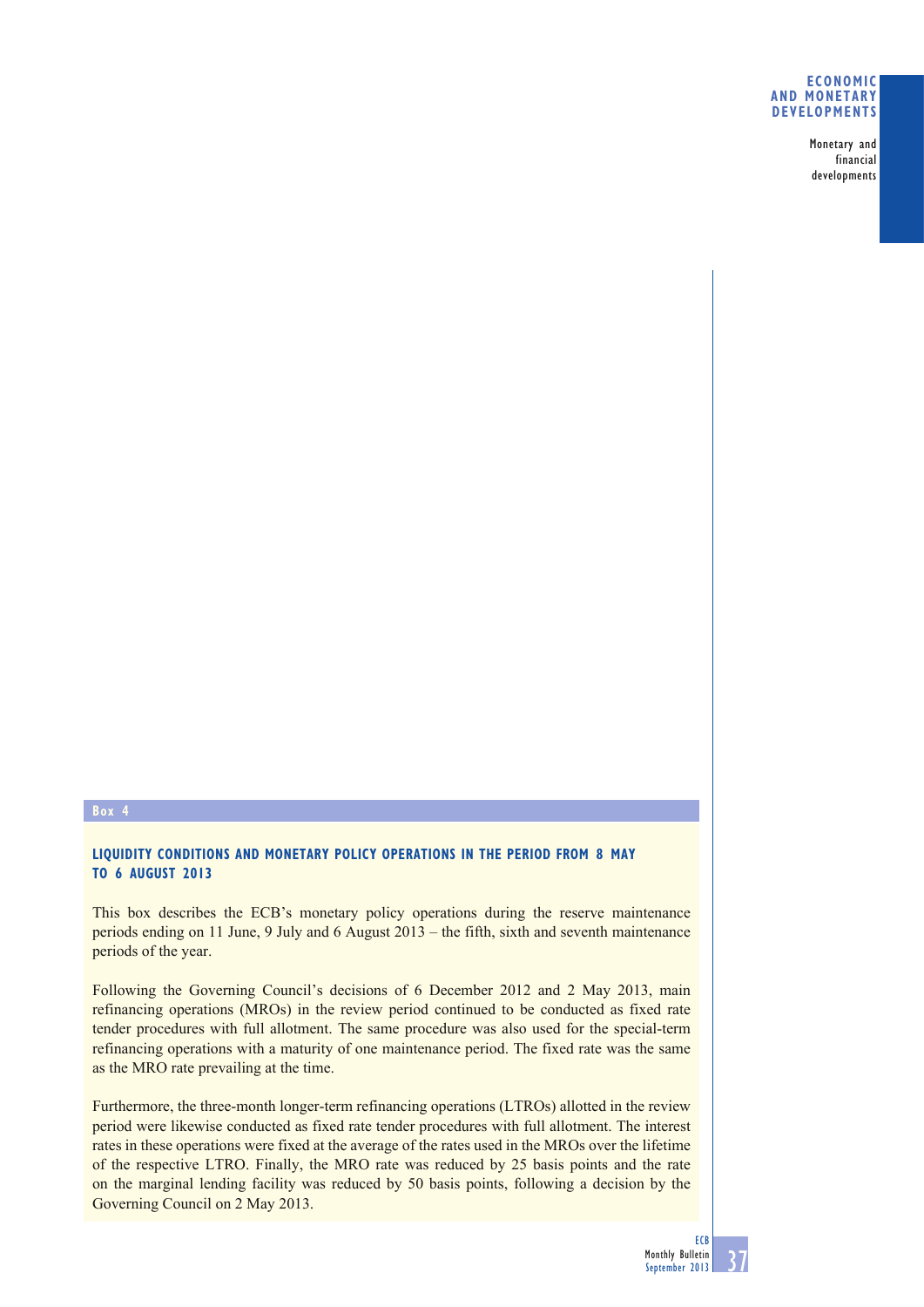## **Liquidity needs**

During the review period, the average aggregate daily liquidity needs of the banking system, defined as the sum of autonomous factors and reserve requirements, averaged  $\epsilon$ 609.8 billion. This was  $\epsilon$ 14.7 billion higher than the daily average in the previous three maintenance periods. Reserve requirements remained broadly stable at €105.0 billion, while autonomous factors increased by  $\epsilon$ 14.9 billion, rising from  $\epsilon$ 490.0 billion to  $\epsilon$ 504.9 billion, thus accounting for the bulk of the increase in liquidity needs.

Looking at individual contributions to the increase in average autonomous factors, two components account for the bulk of this change. Banknotes in circulation increased at a faster pace during this review period than during the previous review period, owing to normal seasonal developments in the summer months. The greater public demand for banknotes during the maintenance periods ending in July and August led to an increase of  $E16$  billion in this component. In addition, changes in the component "other autonomous factors" increased the liquidity needs of the banking system. This component includes balance sheet item A6 ("other claims on euro area credit institutions denominated in euro") and encompasses, among other things, emergency liquidity assistance (ELA). A decrease in ELA increases autonomous factors. To the extent that the decline in ELA is compensated for by increased recourse to Eurosystem operations, the effect on excess liquidity is neutral, as rising outstanding amounts in monetary policy operations and increasing autonomous factors offset one another.

Changes in aggregate government deposits with the Eurosystem also contributed to the developments in autonomous factors during the maintenance periods under review. Changes in this component have a significant impact on the volatility of autonomous factors, but only a lesser effect on their average level. In the review period, this component fluctuated by as much as  $€60.2$  billion. Some NCBs showed a regular monthly pattern, with the Banca d'Italia reporting the most significant variations. These variations reflected the monthly collection of taxes (between the 19th and 23rd day of each month) and the payment of salaries, pensions and social benefits (around the 1st day of each month).<sup>1</sup>

Daily current account holdings in excess of reserve requirements averaged €181.6 billion in the period under review. A clear declining trend can be observed: average excess reserves declined from €195.0 billion in the fifth maintenance period of the year to €181.4 billion and €165.1 billion in the sixth

#### **Chart A Liquidity needs of the banking system and the liquidity supply**



1 For further details, see the article entitled "The Eurosystem's experience with forecasting autonomous factors and excess reserves", *Monthly Bulletin*, ECB, January 2008.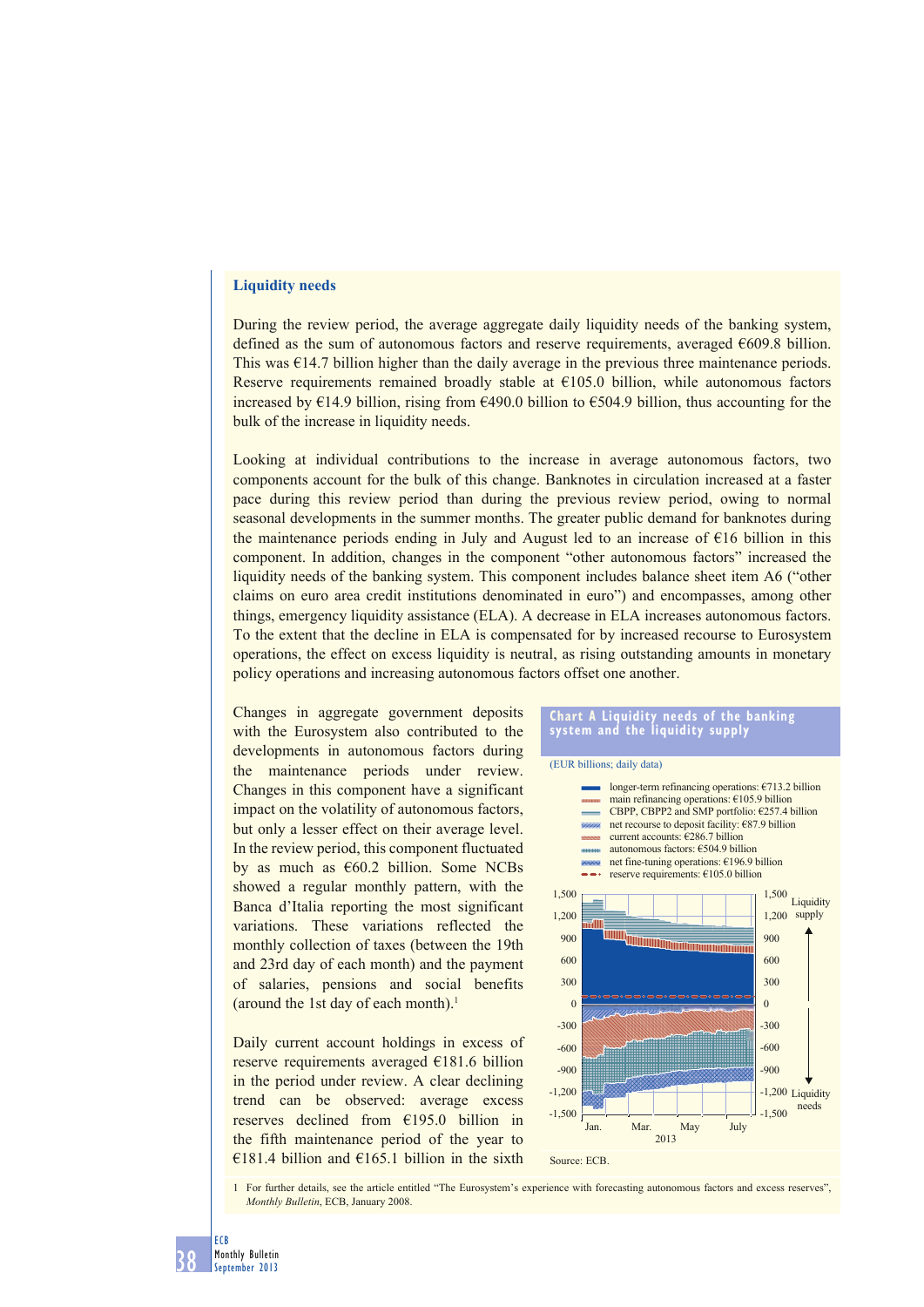## **ECONOMIC AND MONETARY DEVELOPMENTS**

Monetary and financial developments

and seventh maintenance periods respectively. This reduction, as well as the decline in average net recourse to the standing facilities, was largely linked to the ongoing repayment of liquidity obtained in the three-year LTROs and an overall reduction in outstanding liquidity, as described in the next subsection.

# **Liquidity supply**

As in the previous three maintenance periods, the average amount of liquidity provided through open market operations continued to decline, falling from  $\epsilon$ 977.5 billion to  $\epsilon$ 879.4 billion, a fall of  $\epsilon$ 98.1 billion. Liquidity provided through tender operations<sup>2</sup> provided an average of  $\epsilon$ 622 billion over the review period, a decline of  $\epsilon$ 87 billion. The amounts provided in the weekly MROs remained fairly stable during the review period, averaging  $\epsilon$ 105.9 billion, although they were slightly lower than during the three previous maintenance periods.

During the review period, LTROs with maturities of three months and one maintenance period contributed an average of  $\epsilon$ 22.8 billion to the liquidity supply – a decline of  $\epsilon$ 4 billion relative to the previous review period and a continuation of the trend seen since the beginning of the year, when these LTROs contributed €43.8 billion. The three-year LTROs provided an average of €689.9 billion, as counterparties repaid €41.4 billion in the course of the review period. The average size of the weekly repayments has declined in recent maintenance periods, averaging  $64.3$  billion in the fifth maintenance period of the year,  $\epsilon$ 3.1 billion in the sixth and  $\epsilon$ 1.8 billion in the seventh.

The total outstanding amount of securities held for monetary policy purposes – i.e. those acquired through the first and second covered bond purchase programmes (the CBPP and CBPP2) and through the Securities Markets Programme (SMP) – averaged  $\epsilon$ 257.4 billion, a decrease of €10.9 billion.

The outstanding amount of securities purchased under the CBPP, which was completed in June 2010, stood at  $\epsilon$ 44.1 billion at the end of the review period,  $\epsilon$ 2.1 billion lower than in the previous review period, on account of maturing securities. Outstanding amounts under CBPP2, which ended on 31 October 2012, totalled  $E15.8$  billion, while  $E0.2$  billion of securities matured. The value of settled purchases under the SMP decreased by €8.4 billion, likewise on account of maturing securities, so the total outstanding amount at the end of the review period was €192.6 billion. The weekly liquidity-absorbing fine-tuning operations successfully neutralised the liquidity injected through the SMP.

# **Excess liquidity**

Excess liquidity fluctuated between a minimum of  $\epsilon$ 225.7 billion (on 30 July) and a maximum of  $\epsilon$ 328.0 billion (on 13 May). As described above, the main drivers were fluctuations in government deposits, increases in banknotes in circulation and a decline in the outstanding liquidity provided through open market operations. Since the interest rate on the deposit facility stands at 0% and is thus the same as the remuneration of excess reserve holdings, counterparties remain fairly neutral with respect to the distribution of their excess liquidity. Over the three maintenance periods under review, the pattern was fairly stable, with about 33% of the excess liquidity being held in the deposit facility and 67% being held as excess reserves (see Chart B).

2 Tender operations include main refinancing operations, longer-term refinancing operations and fine-tuning operations (both liquidity-providing and liquidity-absorbing).